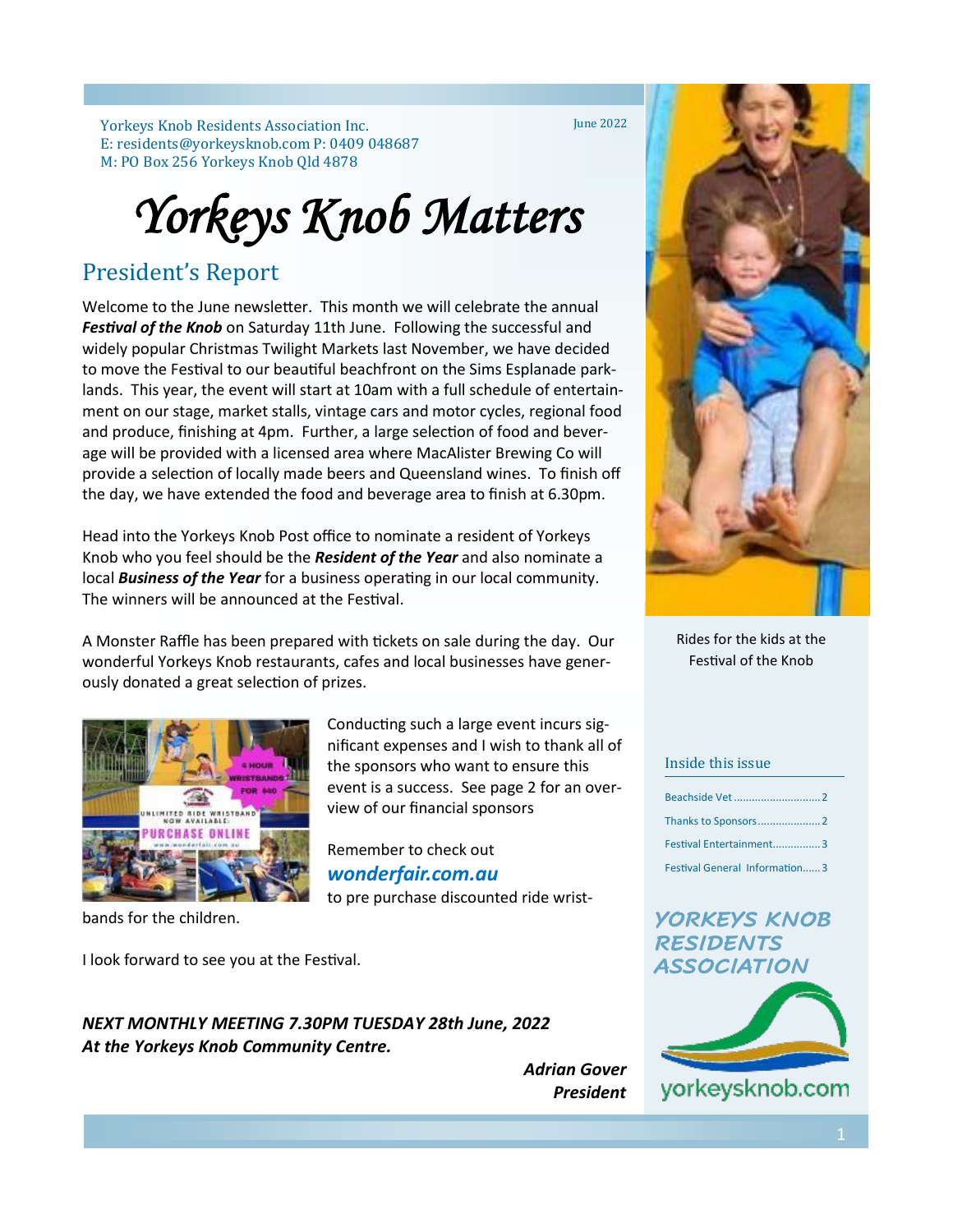

The Echidna being released back into a natural habitat, more suitable than the ocean!

### Beachside Vet Helping Our Wildlife

The Beachside Veterinary have shared this very interesting local story.

Yesterday we had the pleasure of having this incredible patient come into the clinic - under some VERY unusual circumstances!

This echidna was found swimming about 4 miles out to sea! His rescuer, Dan, was driving his boat back to shore when he thought he saw a sea urchin floating getting closer to investigate, he instead found this guy! Dan immediately got his net to pull it out of the water.

Although exhausted and rather water logged, the echidna was otherwise okay. He spent the night in hospital to dry off and relax before being released earlier this morning - close to where he was found but in a little more echidna appropriate habitat!

Echidnas are amazing swimmers - however we can't say we've heard of them getting that far out. We give a MASSIVE shoutout to Dan for rescuing this little one!!

### Festival of the Knob Sponsors

Organizing a large event such as the Festival of the Knob requires many hours of hard work, but also significant expenses. We would like to express our appreciation to the following financial sponsors.

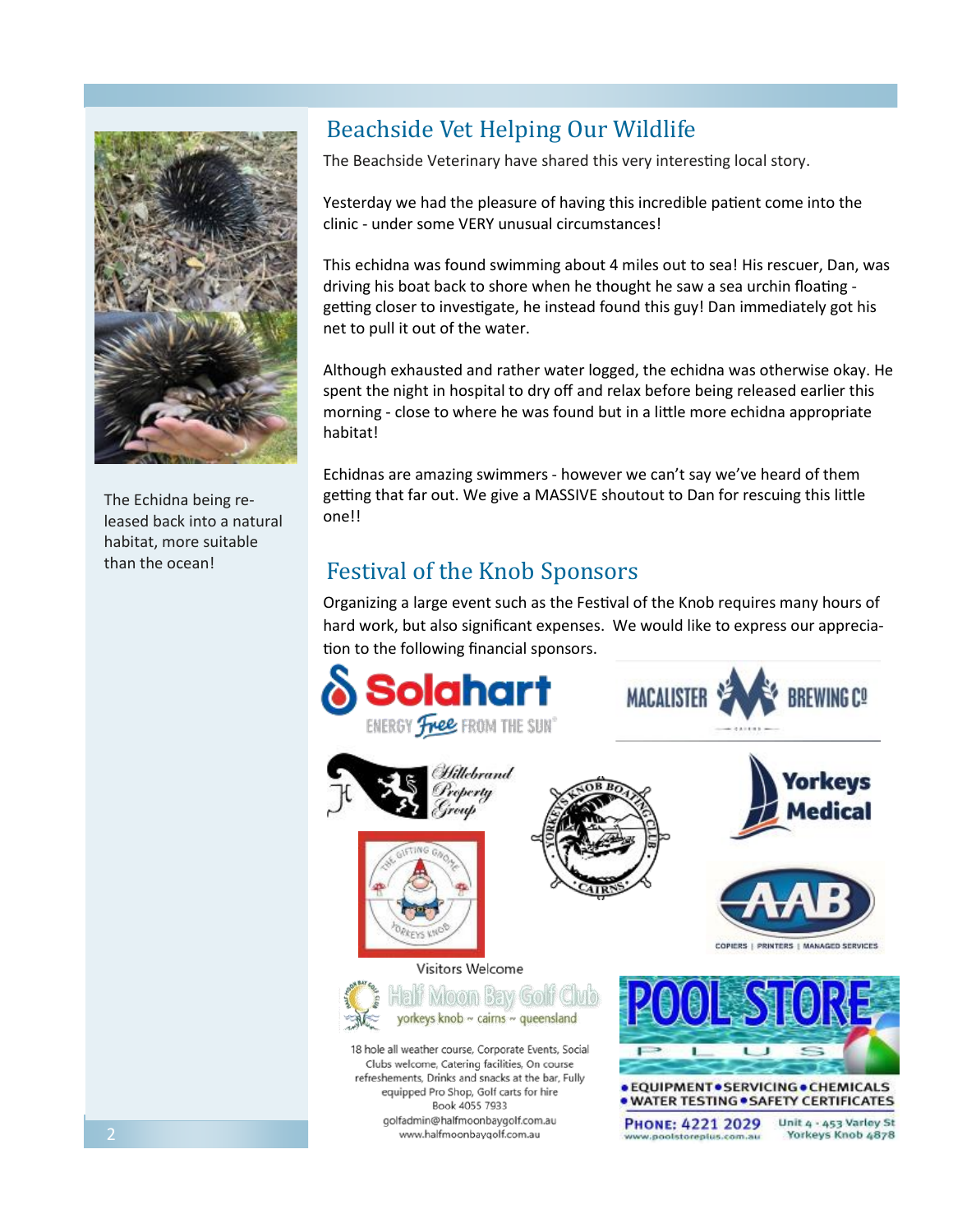### Festival of the Knob

This year we are full to overflowing with an exciting array of live entertainment on stage. The stage will be located on the parklands opposite Wattle Street.

### ENTERTAINMENT SCHEDULE

### Time Act



- 10:00 10:20 Jazz Academy
- 10:20 10:25 MC Official Opening
- 10:25 10:35 Dog Show # 1 YAPS
- 10:50 11:10 FNQ Bands
- 10:30 11:50 Judo Cairns Northern Beaches Judo Club
- 11:50 12:00 Resident and Business Award
- 12:00 12:15 Charity Launch Port2Pajinka 1000km run
- 12:15 12:30 Skateboard Announcement
- 12:35 12:50 Dog Show #2 Gifting Gnome
- 12:50 1:05 Mudcrabs Player Auction
- 1:05 1:25 Zumba ZCrew Fitness
- 1:25 2:00 Taste Paradise Cooking Demonstration
- 2:00 2:45 Cairns String Orchestra
- 2:50 3:05 Golf Competition Half Moon Bay Golf Club
- 3:05 3:30 Centre Stage Dance Studio
- 3:30 3:50 Akido
- 3:50 Close Japanese Drummers

# **Smithfield**

Aikido









Dine in or take away Salads, Pizzas, Burgers, Fish & Chips and Coffee Open Tue-Fri 10am - 8pm Sat-Sun 11am - 8pm Mon Closed

Ph 4055 8221